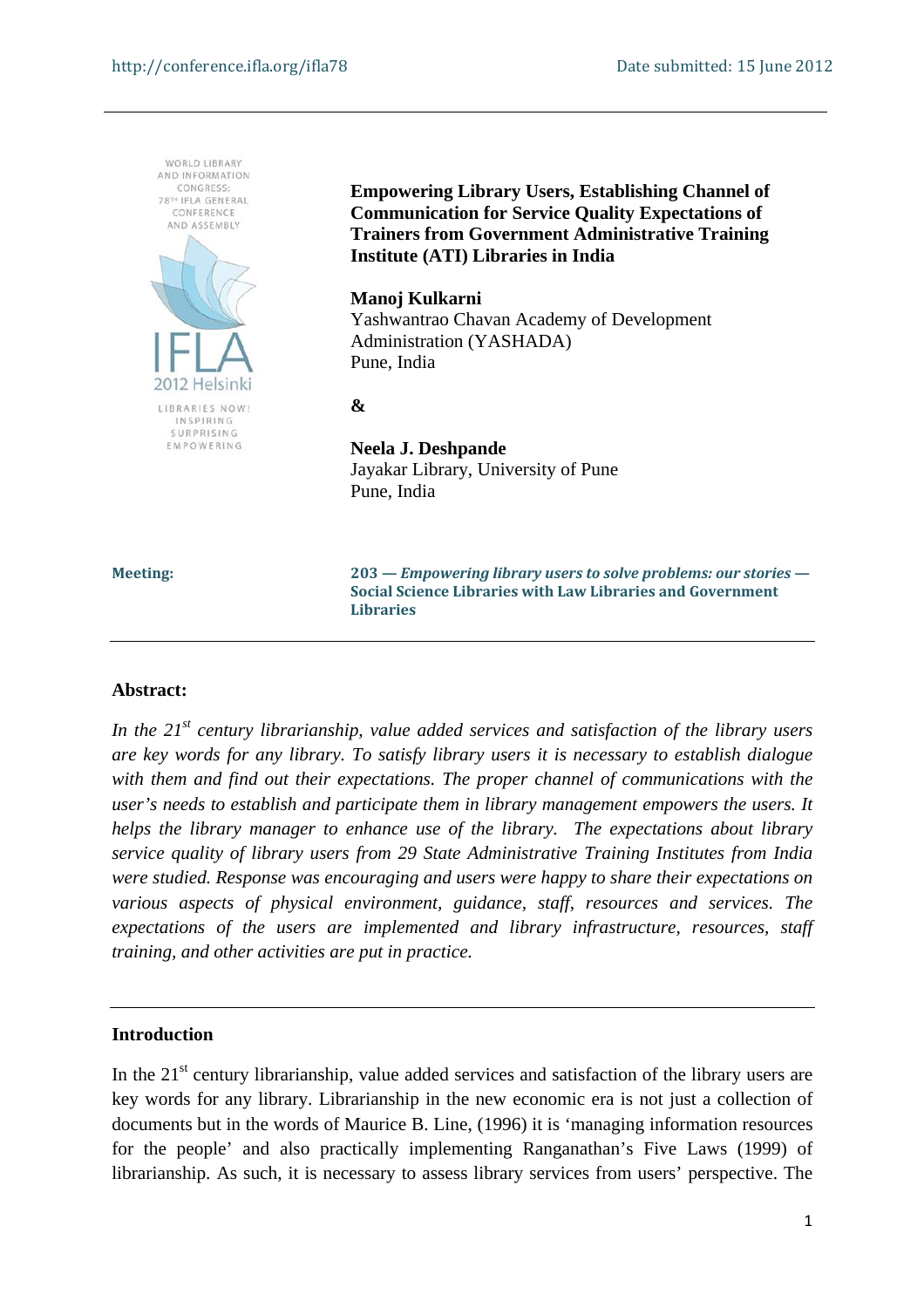basic purpose of assessing services of the library is to improve services and satisfy library users. Libraries are the service providing institutions. Therefore the quality of service delivery is the most important factor among all library operations. For the librarians the expectations of the users serve as a guideline for the integrated library development, planning of library services, and enrichment of existing collection. As such, knowledge about the expectations of the library users has become significant for librarians. Libraries have wellestablished system for document provision, collection of statistical data and various useroriented services. In view of importance of service quality, libraries need to have a system for regular interaction with customers. There are many reasons (Calvert, 2001**)** like customer contact, identify areas for improvement, develop plan for library etc. for which librarians should be interested in service quality. This would help libraries to satisfy the customers, which is ultimate goal of any service providing organization. Continuous improvement in the quality of services offered against the expectations by the customer is the aim of the service quality. To satisfy library users the library professionals need to modify and restudy the concept of quality, which mostly depends upon the customers, and stakeholders of the library.

To know user's expectations it is necessary to establish a communication channel and to have a regular dialogue with the users. Involvement of users in the development plan of library infrastructure and services would certainly enhance the utilization of the library resources. The librarians are concerned with assessing the effectiveness of the service quality in the competitive world and society's investment in them. For the effective service delivery, it is important to know the expectations of the users from the library. For last few decades technological advancements have provided the libraries capacity not only to meet but also to exceed the user's expectations. The technological applications in library, automation of the library functions, and invention of new technology based services offer some benefits to library users. However, after some time, it provokes new expectations from the users. With the growth of technology online catalogue was the tool for fast and efficient retrieval of information. In due course of time, online catalogue became common and the users began to expect some easier, faster and efficient method of searching library resources. Librarians started to search new exciting means to quench the thirst of users with the help of information technology. Now users can search multiple catalogues remotely, from their home or offices. The Internet and Web 2.0 technology has increased possibility of accessing full text databases, e-books, email reference services. Use of information technology in library offers certain advantages like improved efficiency, enhanced performance and more productivity to library staff. Thus the use of information technology has improved user's satisfaction and likewise raised users' expectations.

To identify the gap between the expectations and the actual services the researchers in the LIS field have used various methods. Various researchers used a modified version of SERVQUAL instrument (Netiki,1995), (Nagata et.al. 2004), (Netiki,1996), (Sahu, 2007) for research purpose. Similarly, on the basis of SERVQUAL the ARL / A & M Texas Libraries have developed a tool named as LibQUAL+. Many studies and survey reports (Cook & Thompson, 2001), (Calvert, 2001), (Blixrud, 2001), (Kyrillidou, 2002) are available where LibQUAL+ tool is used. Further, other researchers (Hernon and Altman, 1998) have created,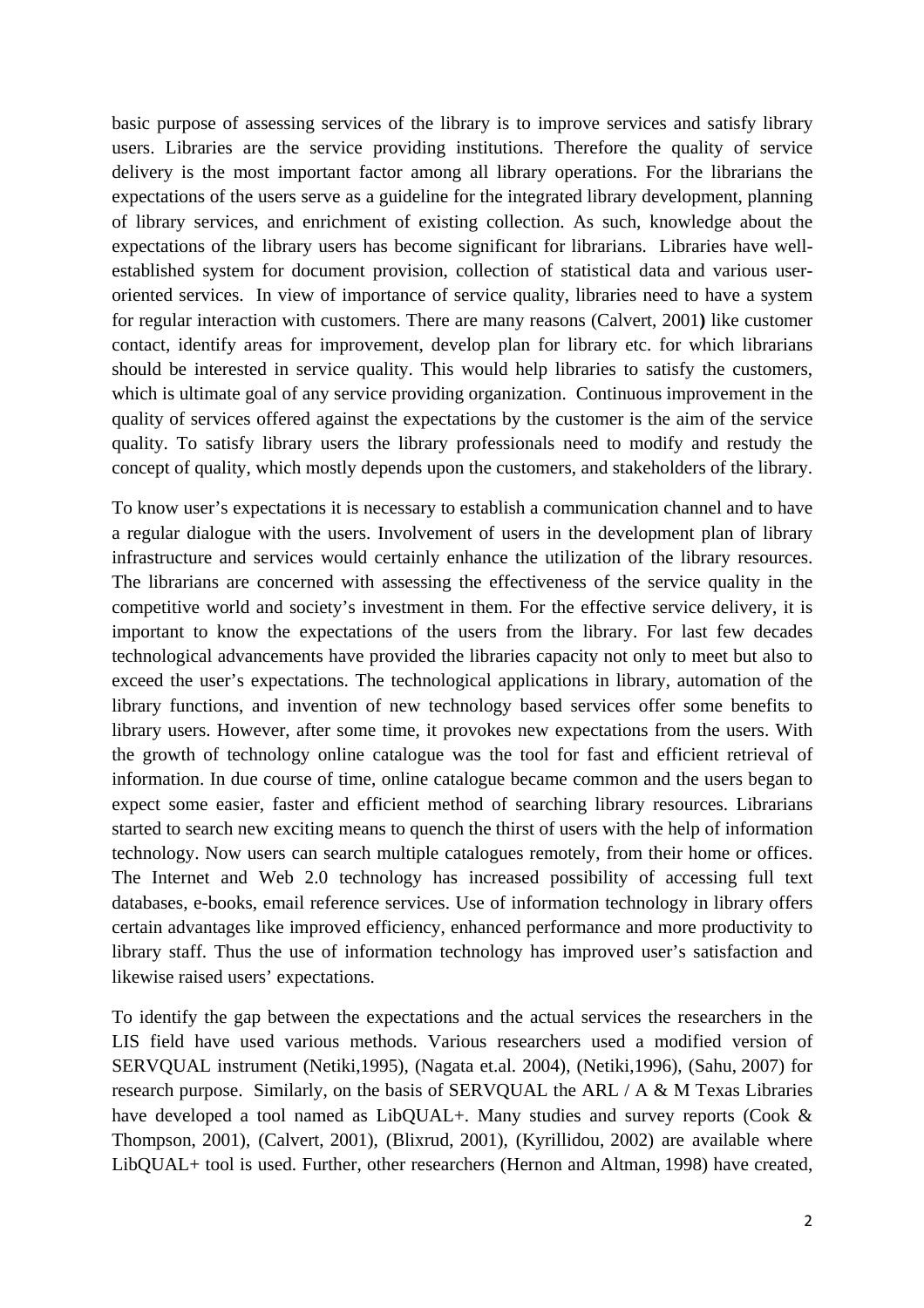with the help of their exploratory work, a conceptual framework for understanding and measuring service quality expectations in academic libraries.

#### **Service Quality Attributes**

As per International Standard (ISO,1998) library performance indicator quality means 'totality of features and characteristics of a product or service that bear on the library's ability to satisfy stated or implied needs' As such, satisfaction is the resultant of fulfilled expectations. According to library professionals they can only decide the quality of the library service. The librarians think that they know batter about the service quality than the users. They also think that users cannot judge the quality; users do not know what they want, what would be more useful to them. However, such opinions are irrelevant because the only criteria that counts in evaluating service quality is defined by customers. Only "customers judge quality; all other judgments are essentially irrelevant." (Parasuraman A. et al,1985) The users are the most important stakeholders. Without users the library is just a 'warehouse' of information. The users are the ultimate consumers of the library services. Consequently it is logical that the library users decide the quality of library services. "When library and customer measures of quality are not congruent, the library may be meeting its internal standards of performance but may not be performing well in the eyes of its customers" (Hebert, 1994) and in the customer focused era it is the customers' judgment which is the most important than anyone else. Therefore, it is necessary for librarians to establish a dialogue with the users, seek their opinion, and know expectations about the library so as to prepare service quality development plan for library.

Today, service quality is one of the most important factors in any business as well as in all service sectors. The quality is measured from customers' point of view because customers are the 'greatest asset' for any organization. The foremost principle of quality management is customer focus, which means meeting and exceeding customer requirements or expectations. Therefore, it is almost mandatory for every service organization to establish communication channel and empower users to spell out their expectations about service quality on the basis of which a library development plan could be prepared.

# **Role of Libraries in Training Institute**

Training is an important activity in every field. The corporate, public sector units, government organizations have recognized importance of training for enhanced performance. These organizations have set up training units or institutions as essential part of their strategic planning of Human Resources Development. After independence, all State governments have set up administrative training institutes for the purpose of development of their employees. The sole aim is to enhance the knowledge, skill and attitude (GTT, 1967) of persons to perform their assigned job more efficiently and effectively. The state governments have invested huge amount by providing infrastructure facilities like well equipped classrooms, hostel, boarding, furniture, electronic equipment, library and recreational facilities etc. to these training institutes. Among the important facilities the library facility is the most important facility as it gives academic environment to the organization.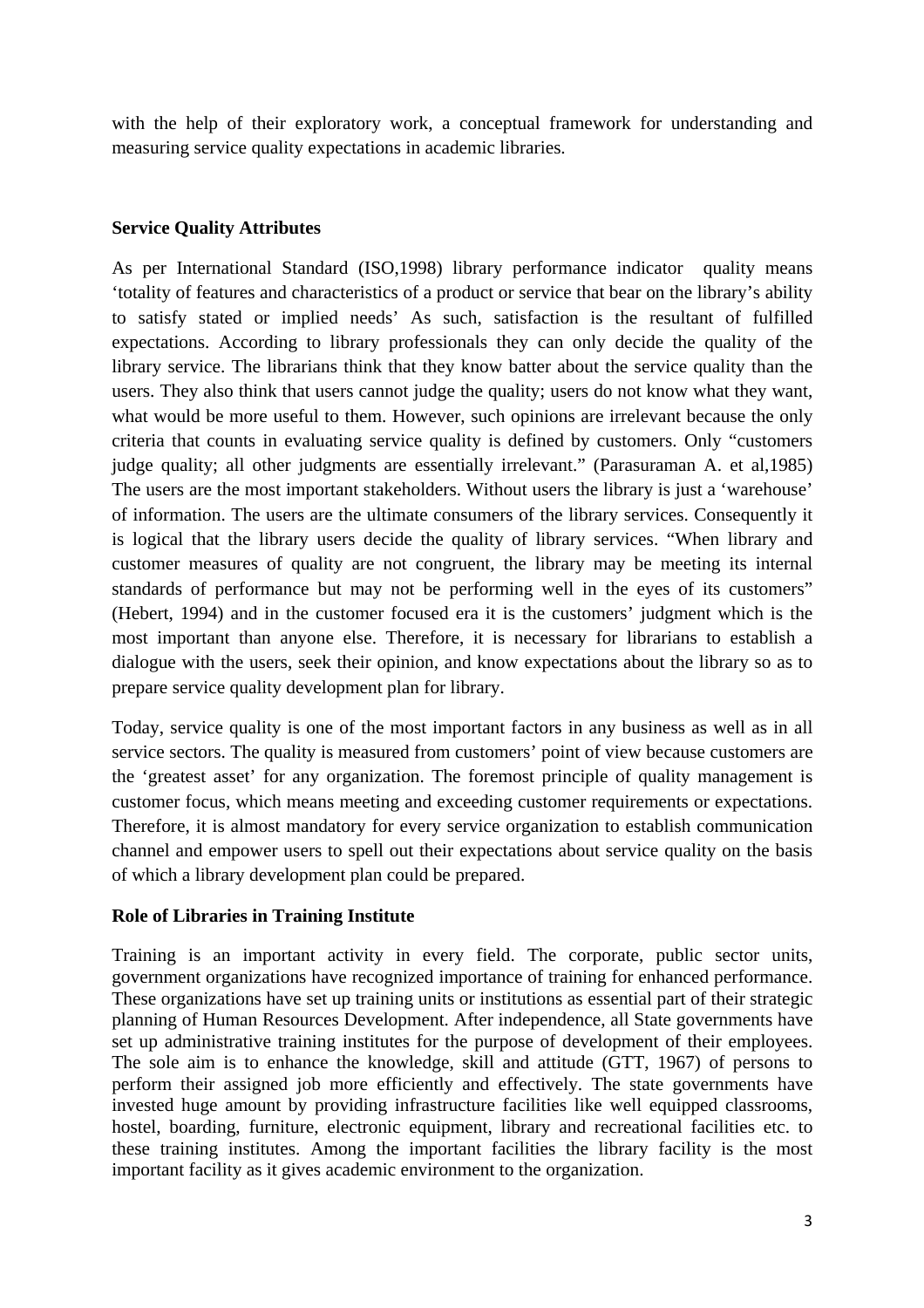The purpose of library in the training institutes is also unique. The libraries of the training institutes not only serve the students or the researchers but also the trainee participants and the trainer faculty members. These clients or the users have unique informational, recreational and library needs. As such, the nature of services, the collection and the usage pattern differs from that of other libraries like public, research, academic or special libraries. The faculty members, the trainers and the trainee participants are the users of ATI libraries. Since the users are trainee, no library fee is charged. Therefore, the major source for funding is the State Government grants, received by the institution. Every year books are purchased, journals, magazines are subscribed and other library facilities are made available as part of facility support for training activity. The importance of library in any training institute is unquestioned. It provides essential academic environment, supports training activities by making available inputs additional to the training input, makes available latest developments on related topic, and data sources for study, research or assignments. Since training itself is service provision, the facilities like hostel, mess, sports, library etc. must satisfy the customers by providing support quality service.

After the training programme the trainee participants are requested to evaluate the same. The response of trainees about training is a holistic response which includes classroom inputs, infrastructure facilities in the classrooms and hostel, availability of sports facilities, food and beverages, library, and transport facility. In order to achieve desired level of satisfaction the concerned unit must know the expectations of the customers to whom they intend to serve. Thus the services provided by the library to the participants and the faculty directly affect the quality of training provided by the training institution. A library in any institution is one such unit, which directly serves the customers, i.e. faculty and trainee participants of the institution.

# **Scope of the Study**

For the purpose of the present study the universe selected was libraries of the State Administrative Training Institutes (ATIs) situated in different states of India. There are 29 states and seven Union Territories in India out of which are 29 States **(Table 1)** in India have set up training institutes for the purpose of training their officers.

| No             | <b>State</b>             | <b>Name of the Institute</b>                                     |
|----------------|--------------------------|------------------------------------------------------------------|
|                | Andhra Pradesh           | Dr MCR Human Resource Development Institute of Andhra<br>Pradesh |
| $\overline{2}$ | <b>Arunachal Pradesh</b> | <b>Administrative Training Institute</b>                         |
| 3              | Assam                    | <b>Assam Administrative Staff College</b>                        |
| $\overline{4}$ | <b>Bihar</b>             | Bihar Institute of Public Administration and Rural Development   |
| 5              | Chattisgarh              | Chattisgarh Academy of Administration                            |
| 6              | Delhi                    | Directorate of Training Union Territories of Civil Services      |

**Table 1 State Administrative Training Institutes (ATIs) in India**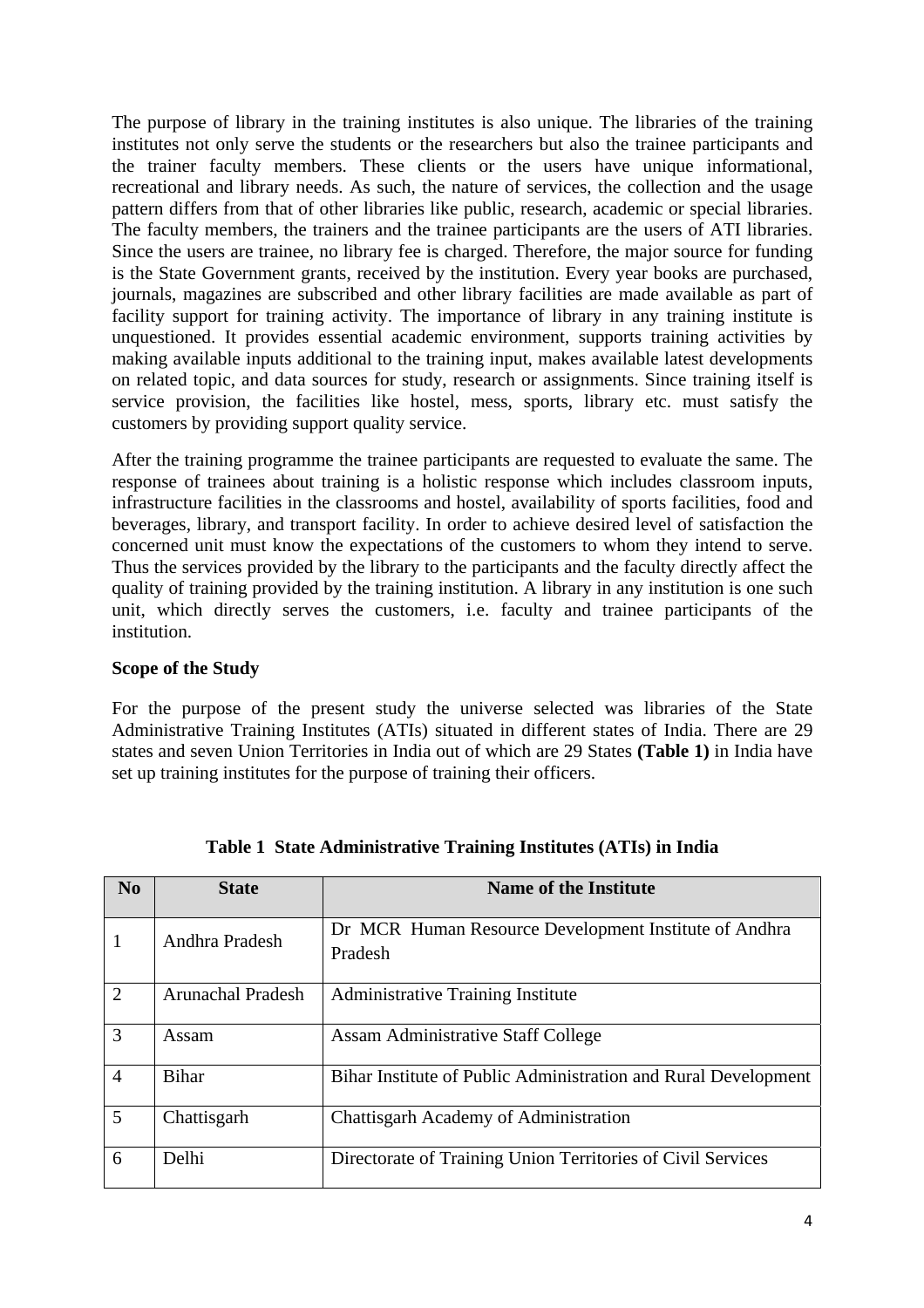| $\overline{7}$ | Goa                  | Goa Institute of Rural Development and Administration                                              |
|----------------|----------------------|----------------------------------------------------------------------------------------------------|
| 8              | Gujarat              | Sardar Patel Institute of Public Administration                                                    |
| 9              | Haryana              | Haryana Institute of Public Administration.                                                        |
| 10             | Himachal Pradesh     | Himachal Pradesh Institute of Public Administration.                                               |
| 11             | Jammu & Kashmir      | Jammu and Kashmir Institute of Management, Public<br><b>Administration &amp; Rural Development</b> |
| 12             | Jharkhand            | Dr. Sri Krishna Institute of Public. Administration                                                |
| 13             | Karnataka            | <b>Administrative Training Institute</b>                                                           |
| 14             | Kerala               | Institute of Management in Government                                                              |
| 15             | Madhya Pradesh       | R.C.V.P Noronha Academy of Administration                                                          |
| 16             | Maharashtra          | Yashwantrao Chavan Academy of Development Administration                                           |
| 17             | Manipur              | <b>State Academy of Training</b>                                                                   |
| 18             | Meghalaya            | <b>Administrative Training Institute</b>                                                           |
| 19             | Mizoram              | <b>Administrative Training Institute</b>                                                           |
| 20             | Nagaland             | <b>Administrative Training Institute</b>                                                           |
| 21             | Orissa               | Gopabandhu Academy of Administration                                                               |
| 22             | Punjab               | M.G. State Institute of Public Administration.                                                     |
| 23             | Rajasthan            | HCM Rajasthan Institute of Public Administration                                                   |
| 24             | Sikkim               | Accounts & Administrative Training Institute                                                       |
| 25             | Tamilnadu            | Anna Institute of Management                                                                       |
| 26             | Tripura              | State Institute of Public Administration. & Rural Development                                      |
| 27             | Uttarakhand          | Academy of Administration                                                                          |
| 28             | <b>Utter Pradesh</b> | UP Academy of Administration and Management                                                        |
| 29             | West Bengal          | <b>Administrative Training Institute</b>                                                           |

The study was focused on all ATI libraries Table 1 and its users. The 29 State ATI libraries located in every State were selected for the study with following objectives.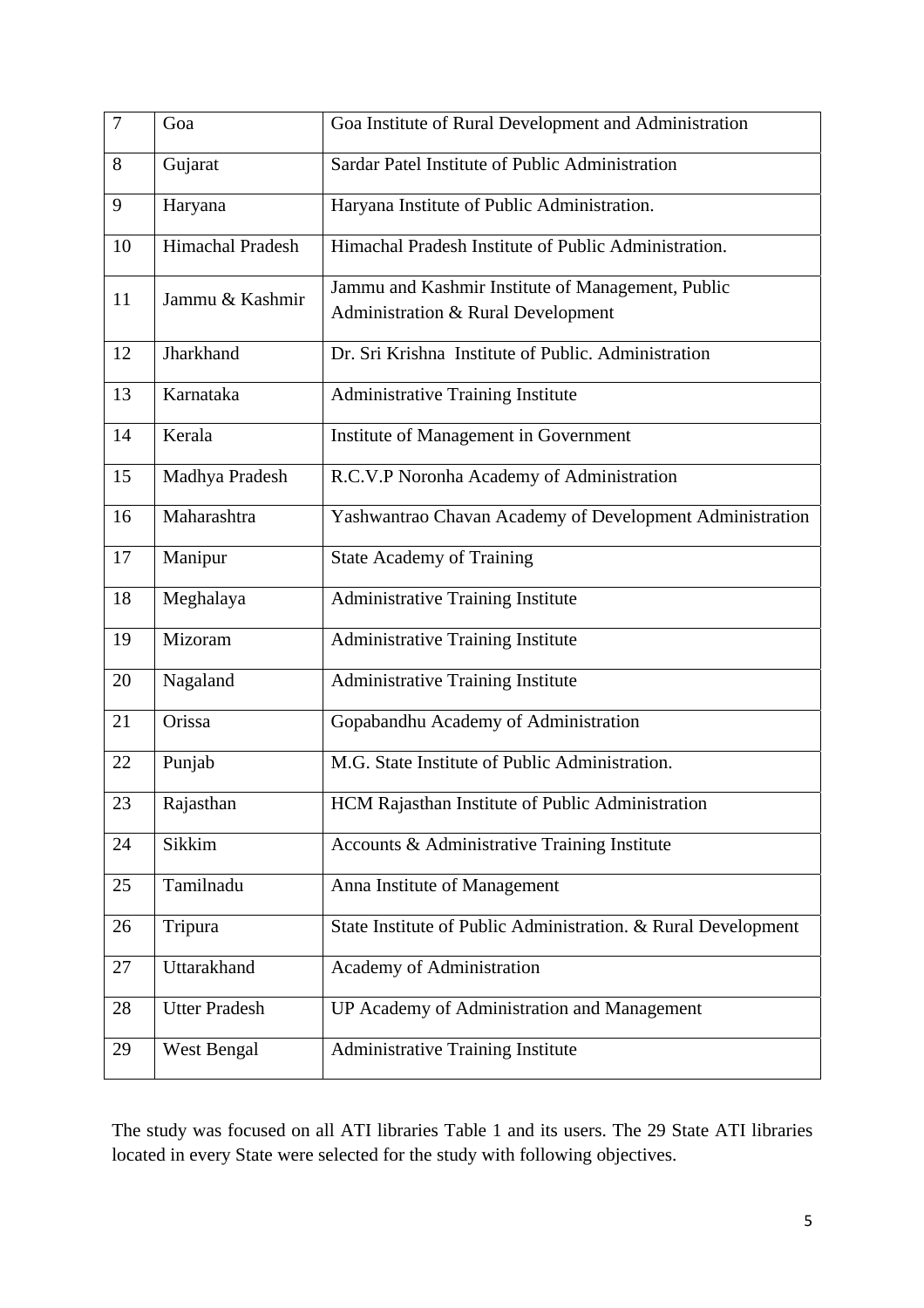#### **Objectives of the study**

The study of Administrative Training Institutes (ATIs) in India with reference to service quality expectations, infrastructure, human resources, financial resources, IT facilities and services with following objectives:

- $\triangleright$  To understand the development of service quality concept in LIS sector
- $\triangleright$  To develop criteria for assessing service quality of ATI libraries
- $\triangleright$  To rank the attributes of service quality according to the ATI library users
- $\triangleright$  To develop a service quality audit scale for assessing service quality of ATI libraries
- $\triangleright$  To frame a model for development of ATI libraries on the basis of the users' expectations

# **Target Group**

To understand the user expectations from the concerned ATI library a questionnaire was designed and distributed to a total 307 faculty members of all various ATIs. For the purpose of this study working definition of 'faculty' could be as 'the person engaged in design, execution, conduct, coordinate, and deliver training programme.'

From all ATIs faculty members ( $N = 307$ ) were selected for the response on the following grounds:

The faculty members are the persons engaged directly in the core functions i.e. training activities of the institution.

The faculty members use the library facility for the key purpose of the institution.

The faculty members utilize library services for various training related activities like preparation of reading materials, preparing for lectures, updating knowledge on various topics related to training.

 The faculty members could plan for assignments related to library work for the trainee participants of long duration training programme.

The faculty members ensure use of library by the trainee participants by giving assignments and book review sessions during the training programme.

The library collection and services were designed and planned for the use by the faculty members for training, consultancy and research projects.

The attributes for the service quality were identified and questions / statements were made on the basis of Service Quality Expectation Model (Hernon and Altman 1998) to elicit the responses of faculty members. The attributes of library service quality were categorized into five groups, which contain qualitative statements regarding Resources, Staff, Services, Guidance and Environment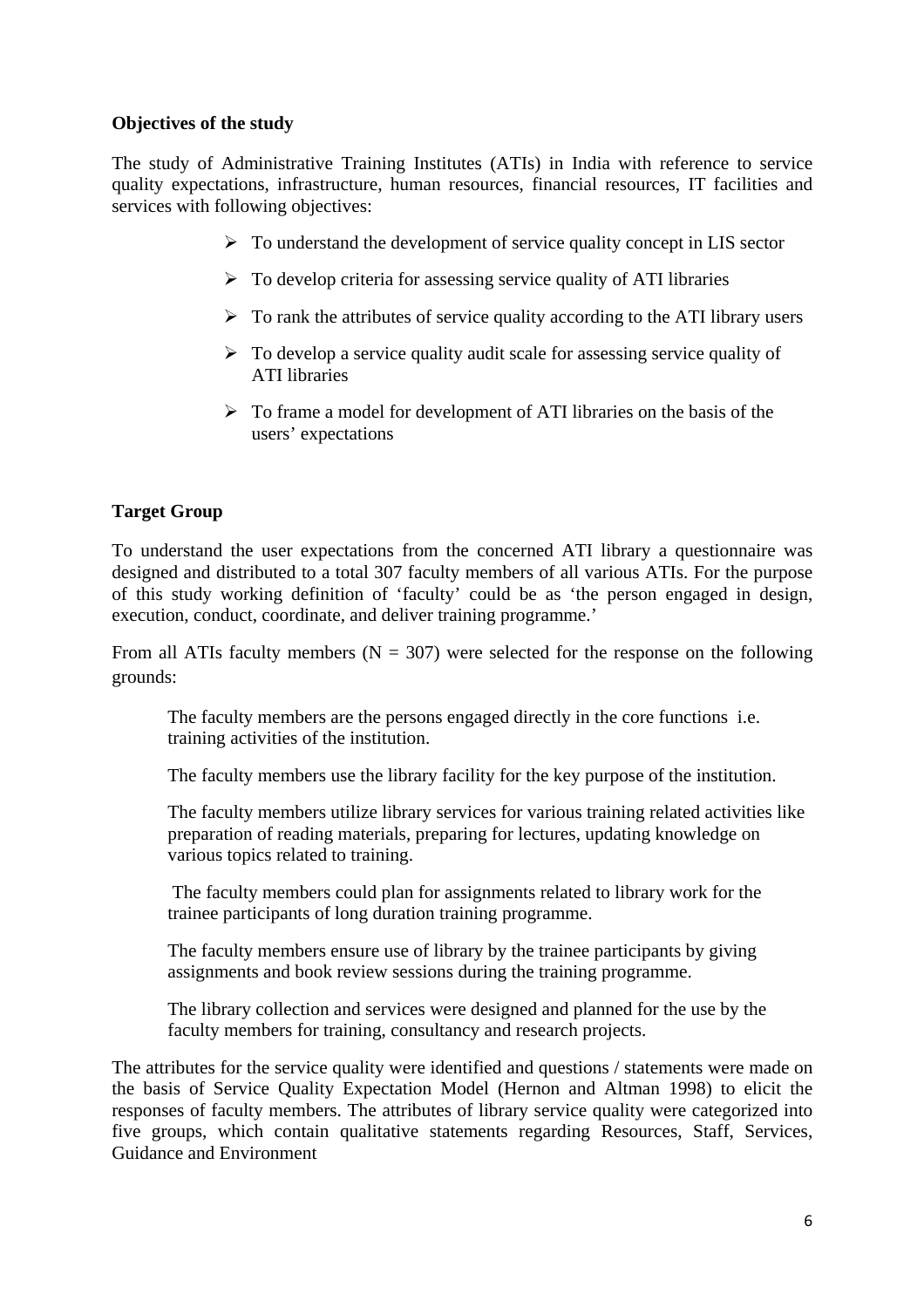| N <sub>0</sub> | <b>Service Quality</b><br><b>Dimensions</b> | <b>No of statements</b> |
|----------------|---------------------------------------------|-------------------------|
| 1              | Resources                                   | 12                      |
| $\overline{2}$ | <b>Staff</b>                                | 12                      |
| 3              | Services                                    | 13                      |
| 4              | Guidance                                    | 12                      |
| 5              | Environment                                 | 14                      |
|                | <b>Total</b>                                | 63                      |

#### **Table 2 Service Quality Dimensions**

The respondents were asked to select one of the four options given below each statement reflecting the service quality expectation.

#### **Response Scale**

| Most<br>Important | Important | <b>Less Important</b> | <b>No Importance</b> |
|-------------------|-----------|-----------------------|----------------------|
|-------------------|-----------|-----------------------|----------------------|

A four point scale was selected for response because it does not give the respondent a chance of being neutral on any statement. The option 'Most Important' indicates that the respondent give maximum importance to that aspect of service quality in the library. The option 'Important' indicates that it has some importance for the respondent. The 'Less Important' implies comparatively low priority or importance to that particular aspect of service quality over others. The response 'No Importance' indicates that for the respondent the service quality aspect was not at all important.

#### **Discussion**

After receiving the data from the faculty members it was analyzed using MS Excel. Response to the service quality dimensions given by the faculty members were indicative of their views and priorities allocated by the faculty members of ATIs so as to know their service quality expectations.

#### **Environment**

The environment means the physical conditions in which the service is provided. The physical facilities like study room, furniture for seating, software, ventilation, lighting arrangement are considered under the environment. The cleanliness (Nitecki, 1996) of library premises is a vital factor among the tangible elements. Proper dusting of shelves, clean flooring and toilet create a proper service environment. However, for ATI faculty members following environmental factors are the most Important.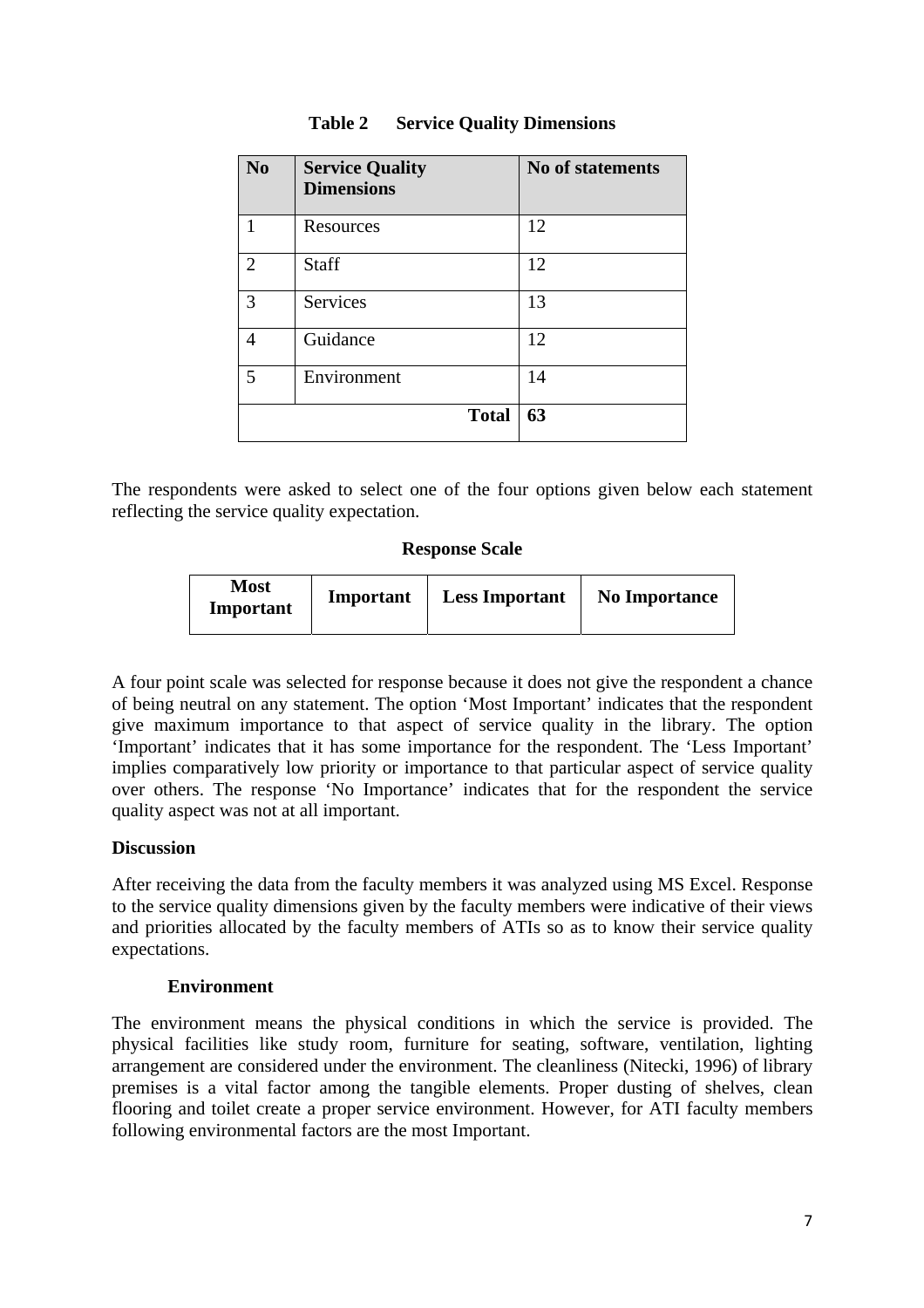| $\mathbf{N}\mathbf{0}$ | <b>Statement</b>                                                                          | Count $\&$<br><b>Percentage</b> |
|------------------------|-------------------------------------------------------------------------------------------|---------------------------------|
| 1                      | Study area should be kept quiet.                                                          | 162(77%)                        |
| $\overline{2}$         | In the institute the library should be considered as a place for<br>knowledge and wisdom. | 141 $(67%)$                     |
| 3                      | Library equipments should be kept in good working condition.                              | 137(65%)                        |
| $\overline{4}$         | The lighting in the library should be adequate.                                           | 134 (64 %)                      |
| 5                      | Library should have software suitable to its purpose.                                     | 130(62%)                        |
| 6                      | There should be proper ventilation in the library.                                        | 123 (59 %)                      |
| 7                      | Toilets attached to the library should be clean.                                          | 122(58%)                        |

# **Table 3 'Most Important – Environment'**

From the above table it is observed that silence in the study area is the most important service quality indicator among the environmental factors for ATI library users. This is because library is a place where one feels like sitting in the middle of wisdom. It is a place of scholarly discussions and generation of new ideas. The faculty members like to spend some quality time reading, writing and contemplating on new ideas keeping their own preoccupations away. Therefore faculty members opined that it is the 'most important' to have pin drop silence in the library. The faculty members would like that library should be recognized as place of wisdom and symbol of intellect (Kyrillidou Martha, 2002). Many readers feel that sitting in the library is like sitting in contemplative environment. The sanctity of such a place should be maintained. The working conditions of equipment, proper lighting in the reading place, suitable software, ventilation and clean toilet are, among other, the most important factors for ATI faculty members. Similarly the importance of 'L' factor (Gummesson, 1991), time taken at issue counter etc are also important for the users.

# **Guidance**

User's satisfaction is the most important for any library manager. Effective communication with the client is vital for the success in achieving user satisfaction. It is also important feature of the service quality. There are many ways through which librarian can guide the users for better utilization of services available in the library. The library catalogues, signage for subjects, library orientation programmes, are some of the techniques for guiding the user for enhanced use of the library. When a user enters the library it is presumed that he / she is well attended and properly guided. Guidance is important for the proper utilization of services.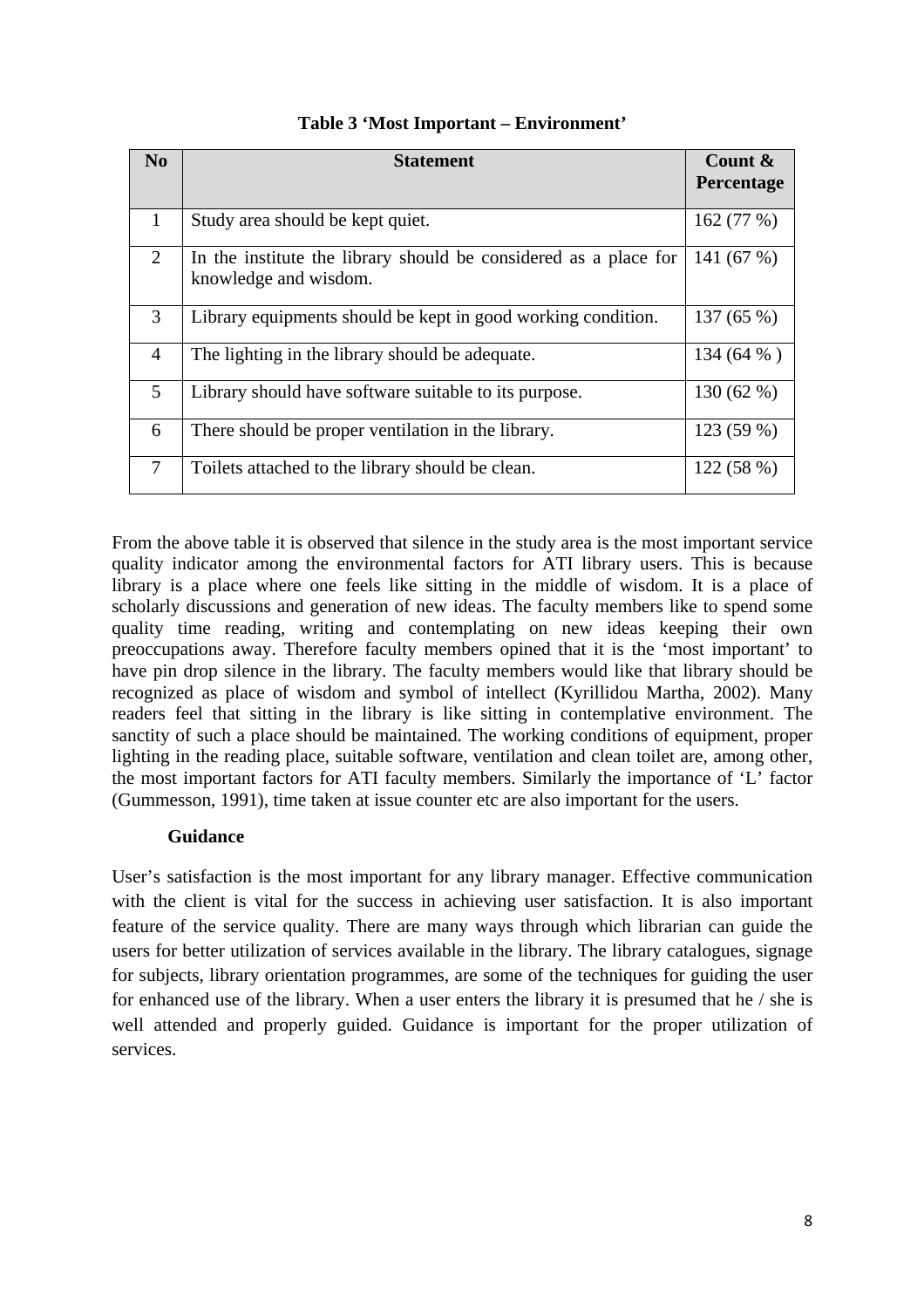| N <sub>0</sub> | <b>Statements</b>                                                                              | Count &     |
|----------------|------------------------------------------------------------------------------------------------|-------------|
|                |                                                                                                | Percentage  |
|                | The catalogue should be a reliable source of information about<br>the holdings of the library. | 116 (55%)   |
|                | Directional signs in the library should be proper and helpful in<br>locating documents.        | $108(51\%)$ |
| 3              | Library hours should be just as expected.                                                      | 101 (48%)   |

# **Table 4 'The Most Important – Guidance'**

The catalogue of any library is an important source of its holdings. The catalogue should display updated and authentic record. Therefore the faculty members opined that catalogue of ATI libraries should be the most important and reliable sources of information about the holdings. The self explanatory directional signs to facilitate the open access, and for locating documents is also most important. Most of the libraries of ATIs are open during the office hours. The trainee participants and the faculty members may not be able to avail the facility of the library during these hours as they are supposed to be in the classroom at that time. Therefore faculty members affirmed that library hours should be extended before and after office hours.

Among the guidance attributes independent use of catalogue, training programme for library users are some of the important qualities for ATI faculty members.

# **Services**

Services are the consumables directly used by the users in the library. The users are directly interacting with the library management through services. For the user the design and delivery of services is the most important factor. According to (Collier, 1990) a service can be defined as a package of explicit and implicit benefits performed with a 'supporting facility and facilitating goods.' Service issues are addressed to know the satisfaction level of the users and improve service delivery.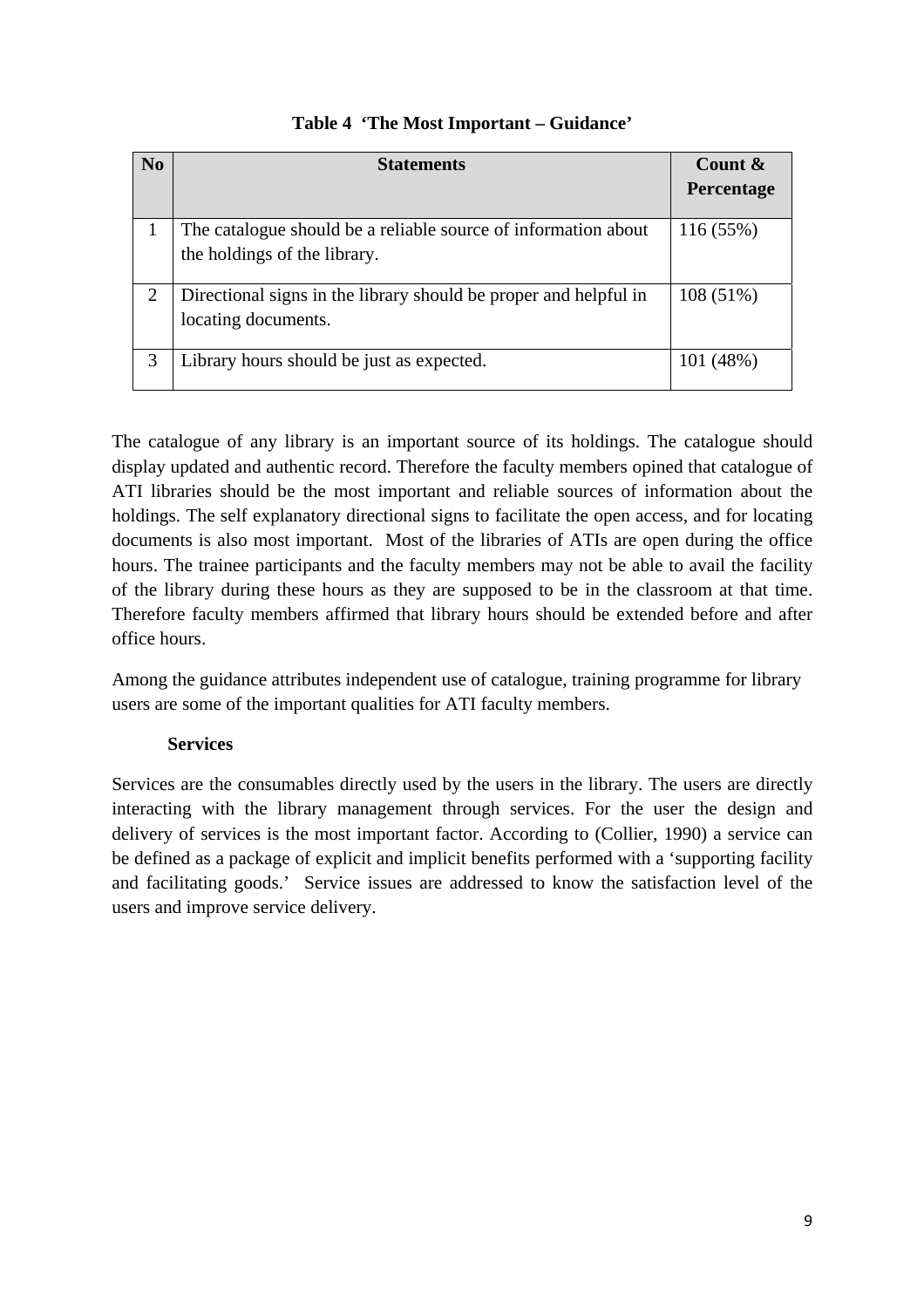| N <sub>0</sub>  | <b>Statement</b>                                                                                                    | Count & $\%$ |
|-----------------|---------------------------------------------------------------------------------------------------------------------|--------------|
| $\mathbf{1}$    | The library should keep updated list of articles from journals,<br>magazines and newspapers for the use of faculty. | 130 (62 %)   |
| 2               | Library materials should be shelved promptly.                                                                       | $127(60\%)$  |
| $\overline{3}$  | The latest issues of the journals / magazines should be<br>displayed promptly.                                      | $126(60\%)$  |
| $\overline{4}$  | New arrivals should be displayed in the library.                                                                    | $118(56\%)$  |
| $5\overline{)}$ | Books shown against the borrower's record should be always<br>correct.                                              | $114(54\%)$  |
| 6               | The library should support training, research and project<br>work.                                                  | 109 (52%)    |

# **Table 5 'Most Important- Services'**

Any service providing unit must keep the list of services they are providing to their customers. As libraries are also service providing units they must keep updated list of journals, magazines, articles indexed from journals and newspapers ready for the users. The faculty members need such lists for their ready references. As such this need is stressed by indicating the Most Important degree to it. Similarly the libraries are for 'use'. The use is ensured when the documents are kept in their proper place. In any ideal service providing library documents are shelved properly so that when user wants them, they are easily located. For the open access libraries shelving of documents is a major concern. Therefore faculty members have given highest importance for the shelving of documents. The display of latest issues of journals, new arrivals in the library, accuracy of borrowers' record and support for training activities are among other the Most Important things for faculty members.

#### **Resources**

For any service providing unit the basic requirement is resources. The collection of books, number of journals subscribed, funds available, persons available for providing efficient service are issues covered under 'resources' The library should always endeavor at providing excellent services to its users. For any library the amount available and the amount spent on personnel, collection, equipment and services demonstrate the quality of service. Human and physical resources are important for providing satisfactory services to the users in any library. For the satisfaction of the library users and meeting their expectations it is necessary to optimize available resources. Therefore, it is essential to identify required resources where library has intended to provide quality services. The optimization of those resources also indicate the confidence that parent institution has in library's wise use of those resources to provide good service. For library managers user expectations could be the base for allocation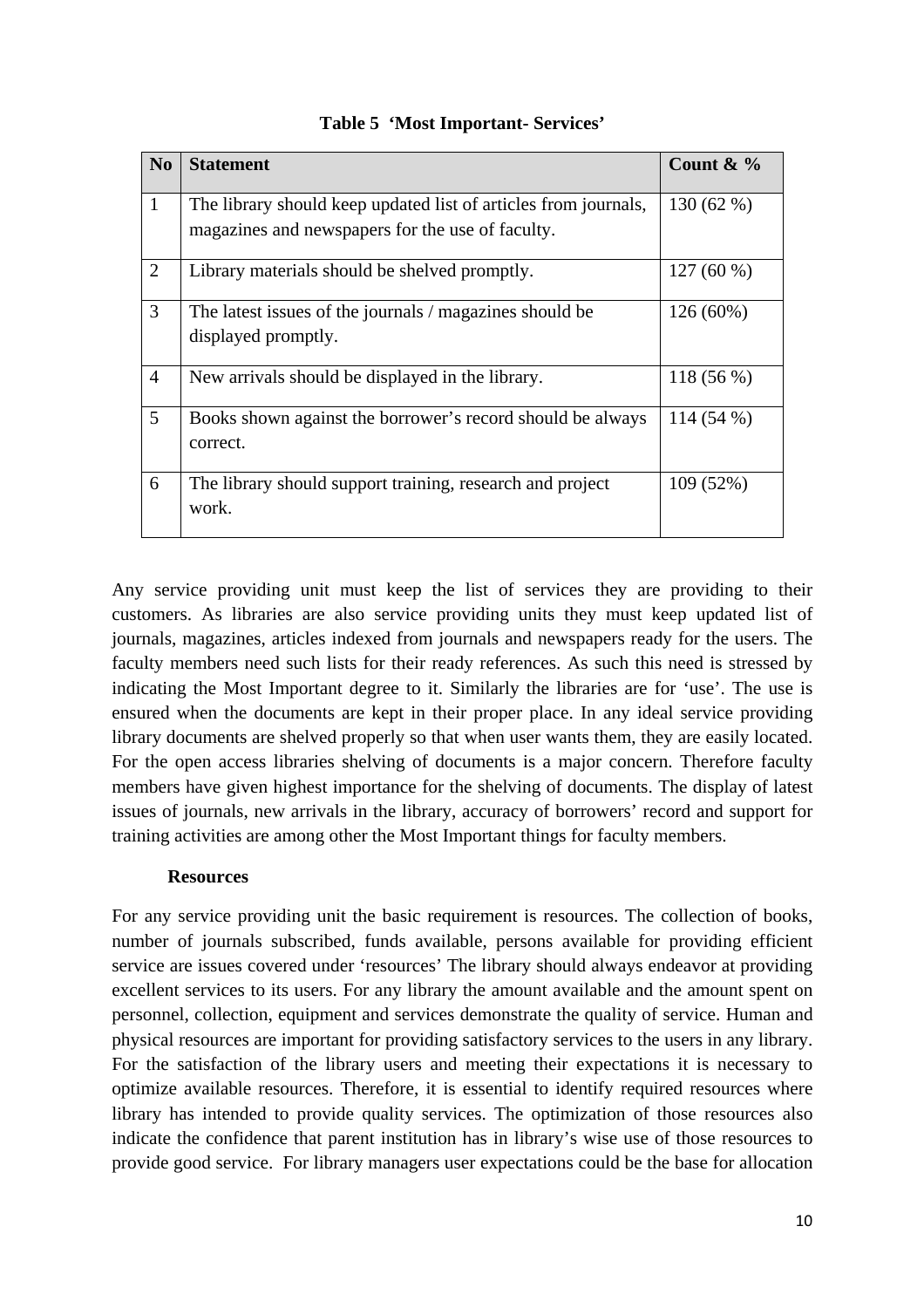of resources. According to Hernon and Altman (1998) for an excellent service providing unit 'lack of resources' is not at all an acceptable explanation. Comprehensiveness and uniqueness of collection, availability of update journals, exhaustive subject coverage, access to print and non-print media are some of the decisive factors for excellence of resources.

| N <sub>0</sub> | <b>Statement</b>                                                                                                                                                                   | Count &<br>Percentage |
|----------------|------------------------------------------------------------------------------------------------------------------------------------------------------------------------------------|-----------------------|
| $\mathbf{1}$   | The library should possess documents, which meets my course<br>requirements.                                                                                                       | 140 (66.6 %)          |
| 2              | The library should purchases new materials, which are relevant<br>to my course needs.                                                                                              | 140 $(66.6\%)$        |
| $\overline{3}$ | The library should possesses documents like Census volumes,<br>Economic Census, NSS Reports, CMIE Reports, Annual<br>Reports and Administrative Reports of various departments etc | 139 (66.1%)           |
| $\overline{4}$ | The library should have collections relevant to the objectives of<br>the institute.                                                                                                | 135 (64.2 %)          |
| 5              | The library should receive newspapers, which covers local,<br>regional and national news.                                                                                          | $127(60.4\%)$         |
| 6              | Library should have a collection development plan and its<br>collection should be updated frequently.                                                                              | 125 (59.5%)           |
| $\overline{7}$ | The library should posses documents of state / central<br>government publications.                                                                                                 | $112(53.3\%)$         |
| 8              | The library should preserve course materials for the use of<br>faculty and course participants.                                                                                    | $112(53.3\%)$         |
| 9              | The library should acquire CDs, VCDs and other materials,<br>which can be borrowed by me.                                                                                          | 107 (50.9 %)          |

**Table 6 'The Most Important – Resources'** 

The libraries of ATIs have a mandate to support the on going training activities in the institute. It implies addition of documents related to the course as and when required by the faculty members. Therefore faculty members opined it as the 'most important' that collection in the ATI library should meet their course requirement.

The service quality of any library depends on the resources it possesses. Libraries are known by their specific collections. Libraries have become center of intellectual processes because of their collection. Collection in any library is a very vital part that determines its users and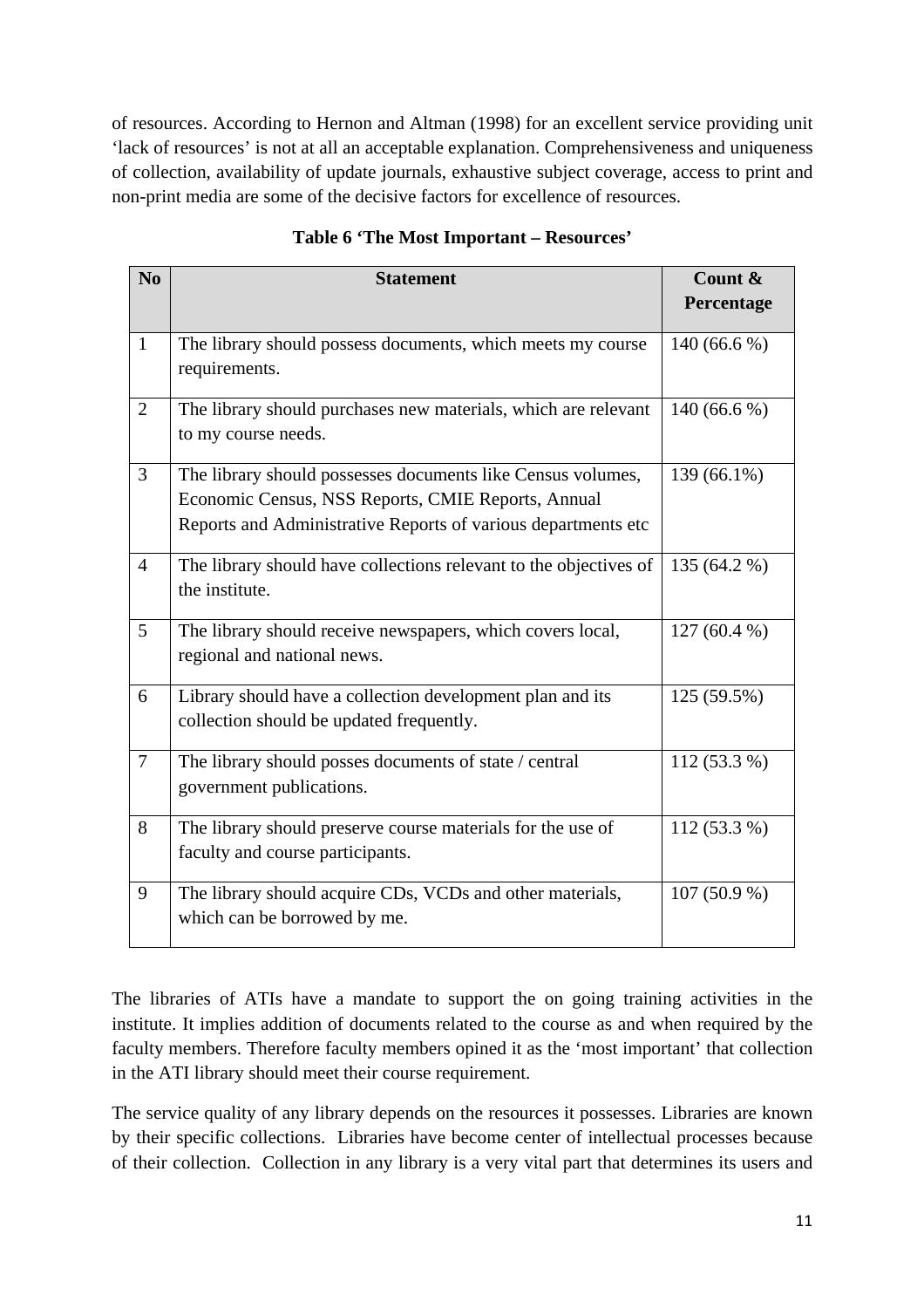the services. The comprehensiveness (Cook and Heath, 2001) of library collection is indicated by many terms that include extensiveness, uniqueness, range of collection (in case of serial publications) depth and richness. Libraries that are more / better appreciated by reader specialize in specific collection and provide unique services based on their collection.

The ATI libraries have unique requirement of data sources for the training related activities like updated knowledge, factual information, data for assignments and planning. Therefore data sources like Census Reports, CMIE, Economic Census, Agricultural Statistics, Administrative Reports, NSS Reports, should be added to the library regularly. As such, faculty members opined that collection of data sources in the libraries is the most important for them.

The collection development is basically decision about selection of a particular item – a book, serial publication, pamphlet, document, map, database, or other print or non print information conveying information. It is an expansion of book selection which makes the collection itself a focus of attraction. Acquisition of library materials is a key process on which effectiveness of the library depends. A qualitative collection is undoubtedly the basic input for any library, which is the dynamic instrument for training, consultancy, education and research. However, as no library can acquire every document published in the field due to limited resources, selection of relevant documents becomes very essential. As a result, it becomes necessary to develop techniques to ensure that library should acquire a collection, which will meet pressing needs of its users and fulfill their intellectual, informational and recreational needs. Therefore faculty members confirmed that the ATI libraries having a Collection Development Plan are the 'most important' for them.

The essential purpose of training is to provide update information to the trainee officers. During the training programmes trainee officers require update and reliable statistical information. Some assignments are given during training programmes concerned with basic statistical data like population of the area, male-female ratio and expenditure on schemes etc. For satisfying such query, libraries should possess the sources like reports of various committees, annual reports and departmental publications etc. It is observed from the data that faculty members confirmed that they feel the collection of government publications is the most important in ATI libraries.

# **Staff**

Attitude and role (Hernon and Whitman, 2009) of staff members are key factors any service organization that values its customers. The library users' assessment of library performance depends on factors such as timeliness, helpfulness, courtesy, positive attitude, customer orientation interpersonal relations and reliability. Those factors are related to behavioral aspect of staff. The persons working in the organization are implementing agencies of the service design. The line worker is also a face of the management who handles golden moments in the library and also faces problems related to the users. The 'staff' is an important dimension of service and it was also used by Spreng, et. al. (1990) in their research.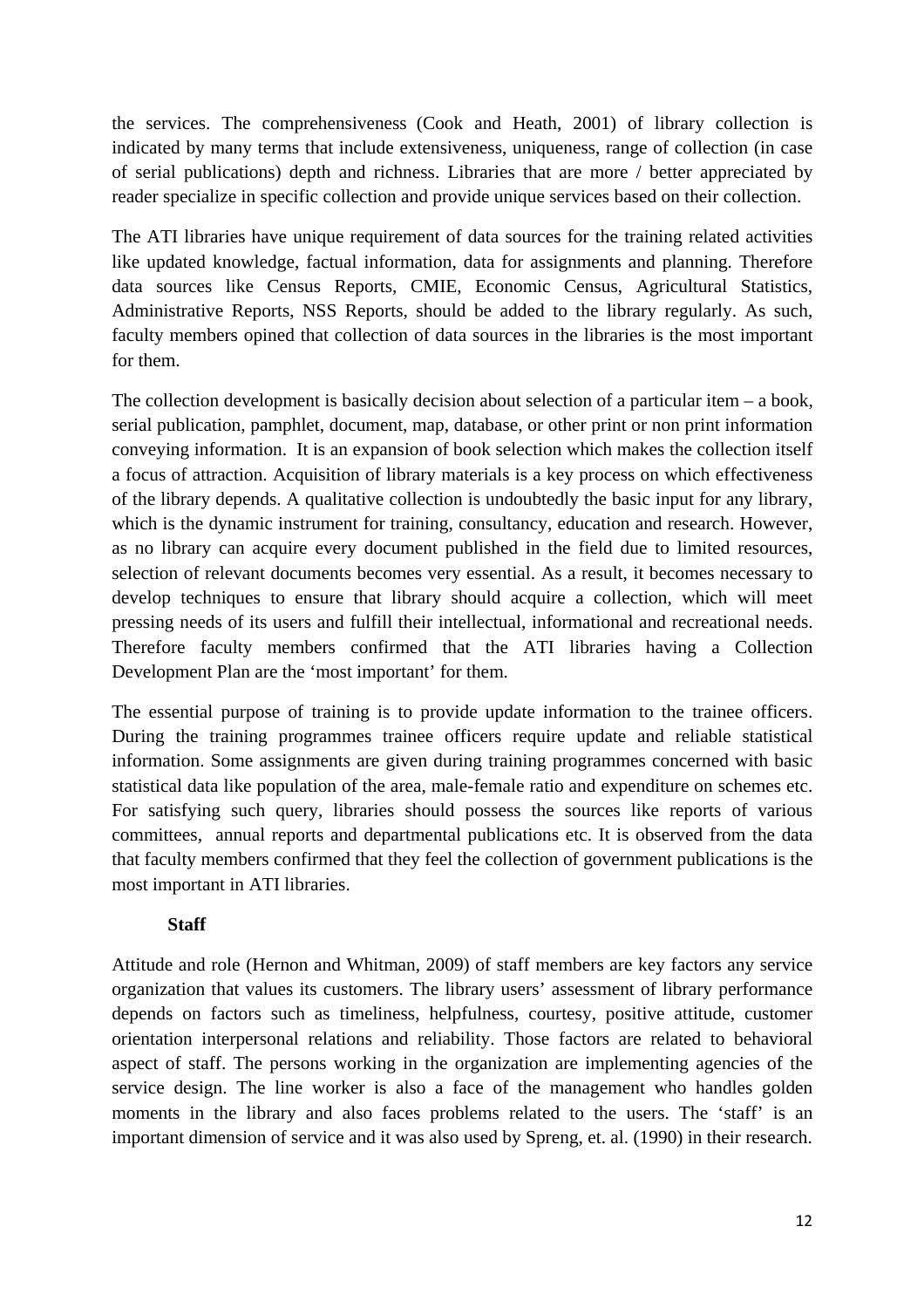| N <sub>0</sub> | <b>Statement</b>                                                                               | Count &     |
|----------------|------------------------------------------------------------------------------------------------|-------------|
|                |                                                                                                | Percentage  |
| $\mathbf{1}$   | The library staff should be well conversant with the equipment<br>they use in the library.     | 147 (70 %)  |
| $\overline{2}$ | General behavior of the library staff should be polite and should<br>have positive attitude.   | 136 (65 %)  |
| 3              | The librarian should consider opinions and suggestions of the<br>users.                        | 123 % (59)  |
| $\overline{4}$ | The library staff should offer a personalized service to locate a<br>document when users want. | 122 (58 %)  |
| 5              | The library staff should be approachable, welcoming and<br>courteous.                          | $120(60\%)$ |
| 6              | The library should have knowledgeable staff to assist user.                                    | 111 (53%)   |
| $\overline{7}$ | Library staff should give accurate and timely answers to queries<br>put to them.               | $106(50\%)$ |

# **Table 7 'The Most Important - Staff'**

Equipment is purchased in the library for the effective service delivery. Many times it is reported that the machine is not functioning and problem is reported to experts. This causes complaints by the customers, frustration or annoyance of the library users. The staff should be able to use computer, scanner, barcode etc. effectively for smooth and effective working of the library. The data revealed that faculty members feel that use of equipment by the library staff is the most important.

The line staff is important because it interacts with the library users. The staff who confronts the user makes the impression about the organization. Therefore polite behaviour and positive attitude is essential qualification of the service providing staff. It was observed from the data that ATI faculty members have confirmed this belief and said that it is the 'most important' for them.

To invite suggestions for improvement from the customer is essential part of the service. This gives the feedback about the new services offered, infrastructure and over all services. Most of the faculty members have opined that consideration of users' suggestions and complaints is the 'most important' for them.

# **Conclusion**

It is observed that the majority of the ATI faculty members give first priority to the physical **'Environment'** aspect of the library service quality. The 'environment' includes tangible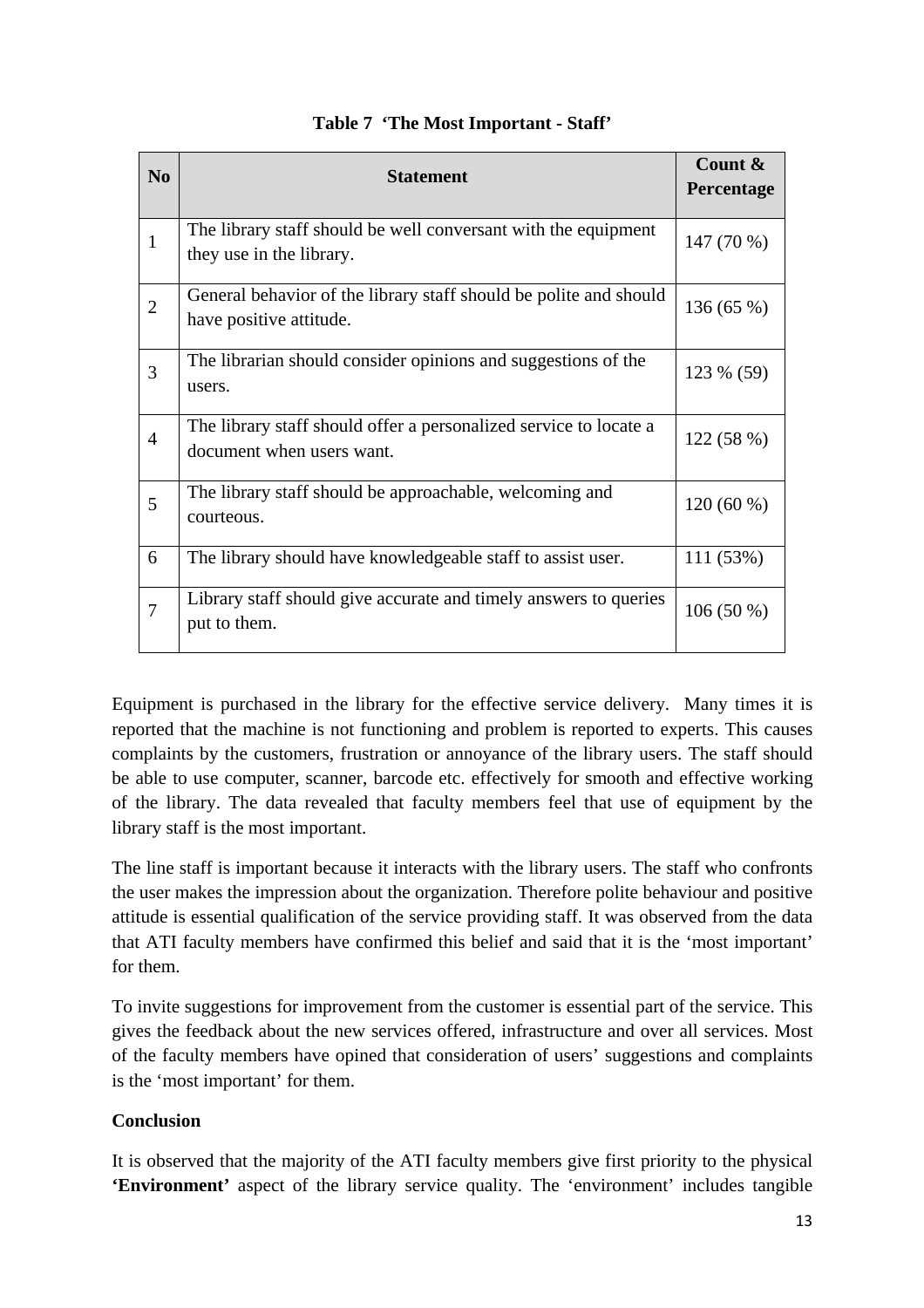elements of service quality like availability of computers, OPAC terminals, cleanliness, adequate light, proper ventilation, functional furniture, suitable library hours, library software and place for reading. The importance given by the faculty members indicates that the physical environment where the service is delivered in the library is the most important and plays a vital role in the entire ATI.

The second priority given by faculty members of ATIs is to the **'Services'.** The document lending, reference service, referral service, current awareness service, newspaper clippings are some of the important services. The users also expect that the record of holdings of any member should be accurate. The catalogue should be up-to-date. It should be a reliable source of holdings of the library.



**Figure 1: Expectations about service quality** 

The third in the rank is the **'Resources'** dimension of the service quality. The resources in the library are a comprehensive collection of documents. In-depth collection in any particular subject, un-interpreted series of journals, range of collection of CDs, newspapers of local, national and international coverage, and variety of latest journals are expected in the comprehensive collection.

The library service quality dimension, **'Staff'**, is ranked fourth by the faculty members of ATIs. The employees are the most important factor affecting the service quality. The attitude, behavior, etiquettes, decorum and dress code of the staff is also important.

**'Guidance'** is the fifth service quality dimension. It includes proper signage, help, display of rules, location map, help menu for OPAC, user orientation programmes, information literacy are main apprehension covered under guidance.

# **Expectations Implemented - Empowered Library Users !!!**

After establishing dialogue with the users for about their expectations from library, it was obligatory to act upon their suggestions which were realistic. During and after the study some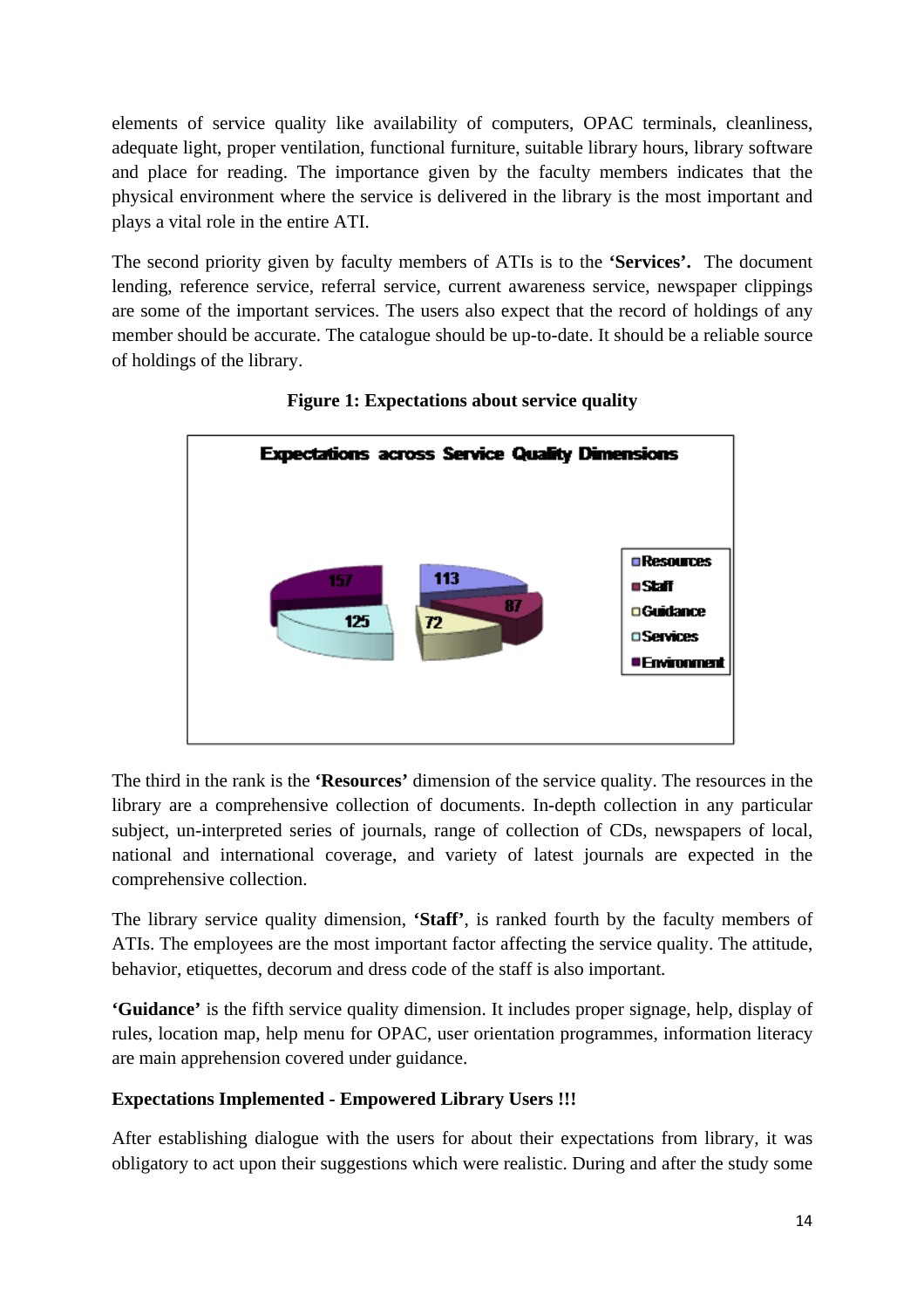of the recommendations took practical shape and were implemented as a result of fulfilling service quality expectations as envisaged by the ATI library users. These outcomes of the study are little but certainly indicative of the empowerment of the users.

# **Repository of Government Publications**

The libraries of ATIs are expected to support the training programmes by facilitating various statistical information sources, committee reports, annual reports, performance evaluation reports, etc, as inputs for training programmes conducted in the Institute. Therefore it was recommended that all ATIs should collect all related documents. Government of Maharashtra declared state ATI – YASHADA library as Repository of Government Publications and it was made mandatory for all government departments to send all their publications to YASHADA library for reference and preservations.

# **Exhibition of Government Publications**

 Impact of research is resulted in organizing exhibition at various places. Library of Yashwantrao Chavan Academy of Development Administration, (YASHADA) Pune had organized an Exhibition and Sale of Government Publications for last two years i,e, 2011 and 2012 in the month of January in the campus of the Academy. It displayed publications and activities of various Government Departments under one roof for the first time. Lectures of eminent personalities on different aspects of reading culture were organized on all three days. During the exhibition 32 departments participated and more than 2600 persons visited the exhibition leading to the turnover of more than Rs. 3,50,000/- each year.

# **Infrastructure Development**

Infrastructure is an important aspect covered under environment service quality aspect. The ATI library users gave the most importance to infrastructure which includes exclusive calm, quiet and well furnished study area, display of periodicals, internet browsing facility, comfortable seating arrangement, proper lighting and ventilation, studious atmosphere etc.

# **Guidance for use of Library Resources**

Guidance for batter use of library resources is part of librarians job. Self explanatory boards, labels, display of new documents added and personal help would the user to locate the documents and facilitate utilization of available resources.

# **Staff**

Staff plays important role in service delivery. Welcoming, positive and helping staff is prerequisite for quality service delivery. Continuous training enhances positive attitude, knowledge about library collection and skill to tackle problems effectively.

# **Other Expectations**

Proper shelving, rich in resources, accuracy of the borrowers' record is some other important expectations.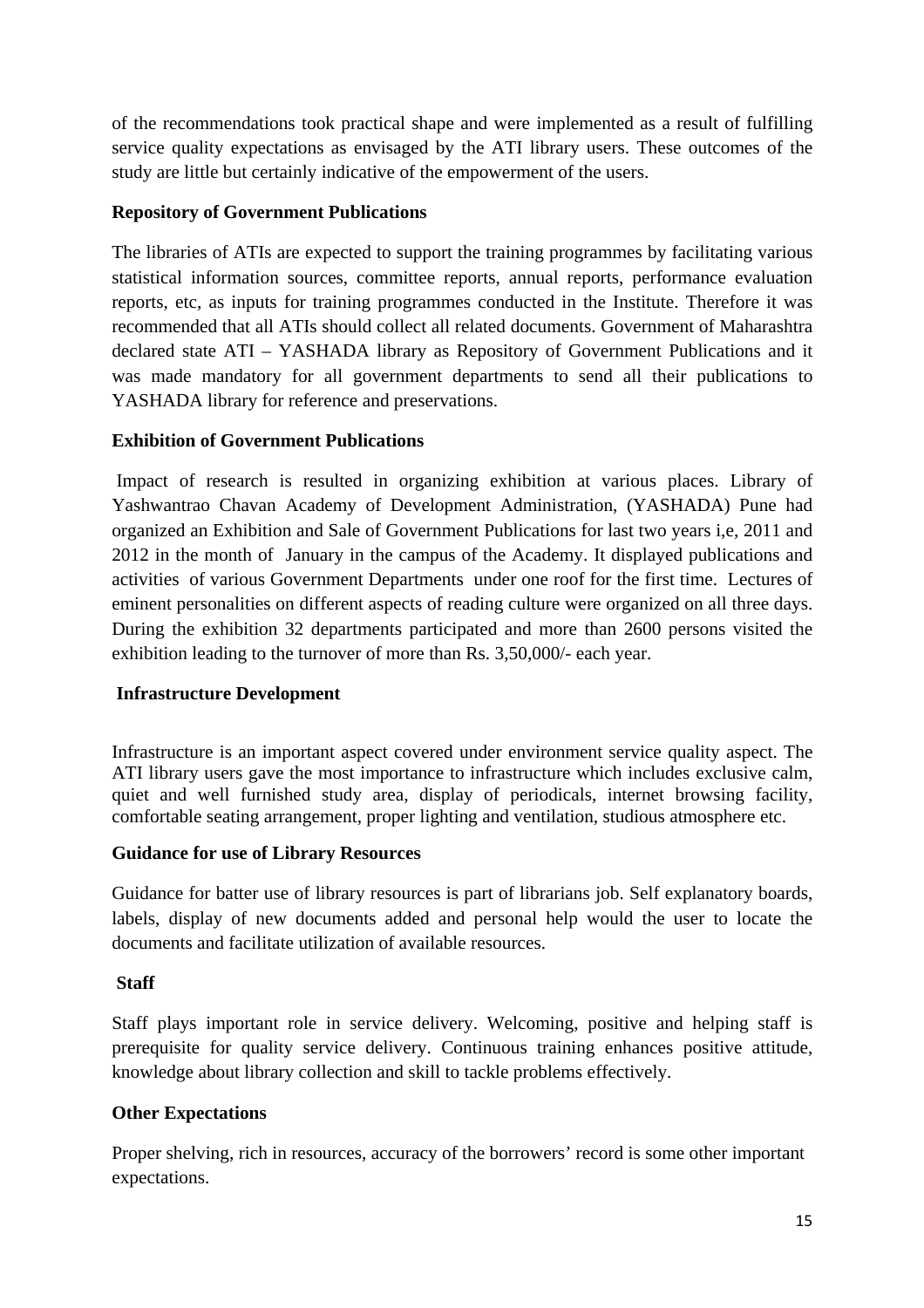# **Book Club**

 The activity of Book Club which provides a platform for library users to discuss and share their reading with others was much appreciated by the library users.

To conclude, such type of activities in every center is necessary to establish communication and to have a regular dialogue with the users. Certainly it will enhance utilization of library resources.

# **References**

Blixrud, Julia, (2001). "The Association of Research Libraries: Statistics and Measurement Programme." Paper presented at the 67th IFLA Council and General Conference, August 16- 25, 2001 and the 4th Northumbria International Conference, Pittsburgh. Retrieved from http://www.ifla.org/IV/ifla67/programme.html on 23/10/2009

Calvert, Philip J. (2001). "International variations in measuring customer expectations" *Library Trends*, 49 (4).732-757.

Collier, David A. (1990). "Measuring and managing service quality" In *Service Management Effectiveness,* edited by Bowen, et.al, San Francisco, 237.

Cook Colleen and Heath Fred M. (2001). "Users' perception of library service quality: A LibQual+ qualitative study." *Library Trends,* 49 (4). 548-584.

Cook, Colleen and Thompson, Bruce (2001). "Psychometric properties of scores from the web based LibQUAL+ study of perceptions of library service quality." *Library Trends* 49 (4). 585-604.

Evans, James R. and Lindsay, William M. (1996). The management and control of quality  $3<sup>rd</sup>$ Ed. New York, 111-112.

GTT (1967),Glossary of Training Terms, Ministry of Labour, HMSO, London.

Gummesson, Evart. (1991). "Service quality: A holistic view" In Service Quality: Multidisciplinary and multinational perspectives. edited by Brown Stephen et., al. New York, 3-22.

Hebert, Françoise. (1994). "Service Quality : An unobtrusive investigation of interlibrary loan in large public libraries in Canada." *Library & Information Science Research.* 16 (1), 3-21.

Hernon, Peter and Whitman, John R. (2009). Delivering satisfaction and service quality : A customer based approach for libraries. New Delhi, ALA Indiana. 39.

Hernon, Peter and Altman, Ellen. (1998). Assessing service quality: Satisfying the expectations of library customers Chicago, ALA. 243.

ISO (1998) International Standards Organization "ISO 11620:1998 (E) International Standard - Information and documentation-Library performance indicators." Geneva. 56.